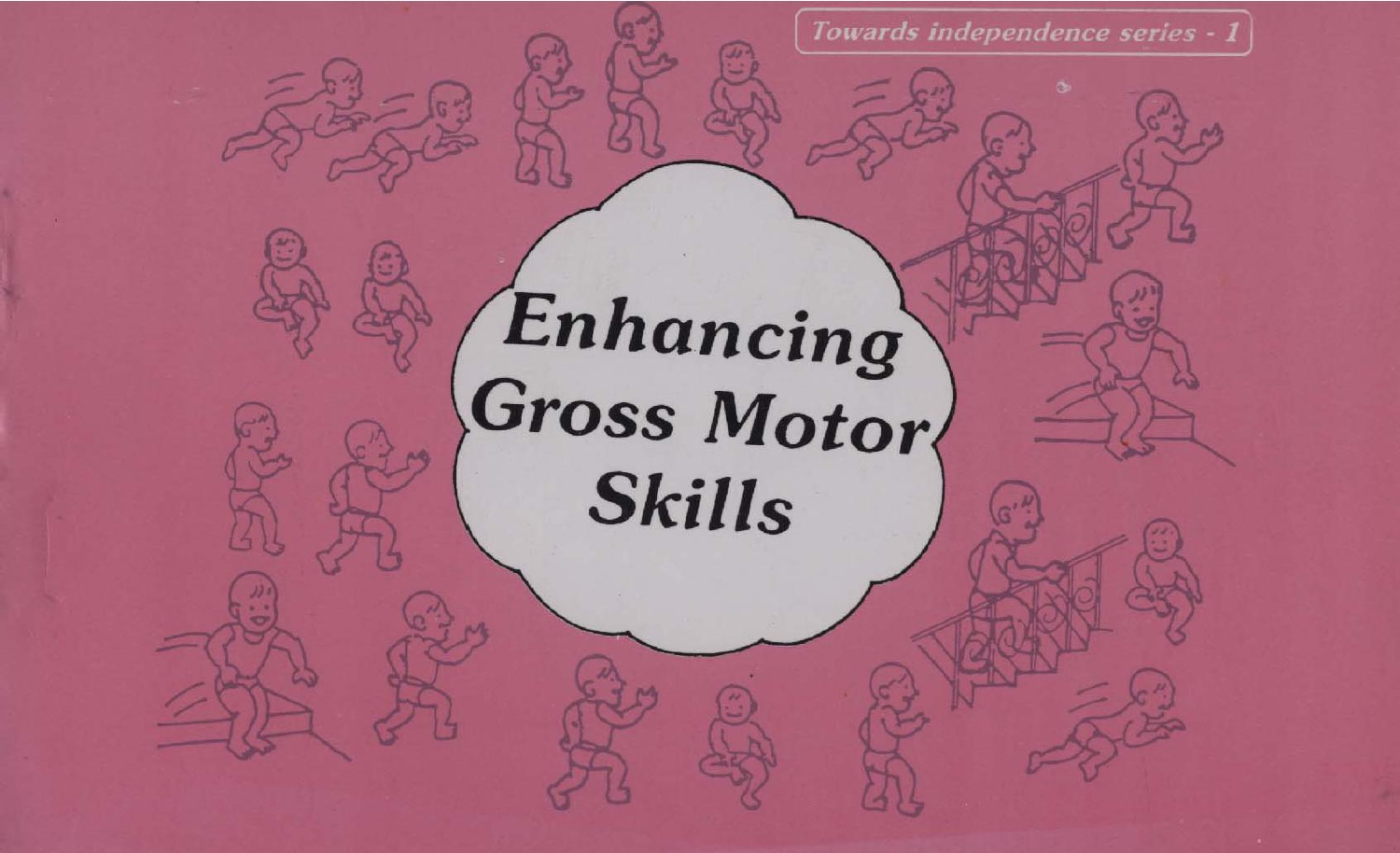# Enhancing Gross Motor Skills....

Towards indepeadence series - 1

(Funded by UNICEF)

#### National Institute for the Mentally Handicapped

(Ministry of Welfare, Govt. of India) Manovikas Nagar, Secunderabad 500 009. A.P. India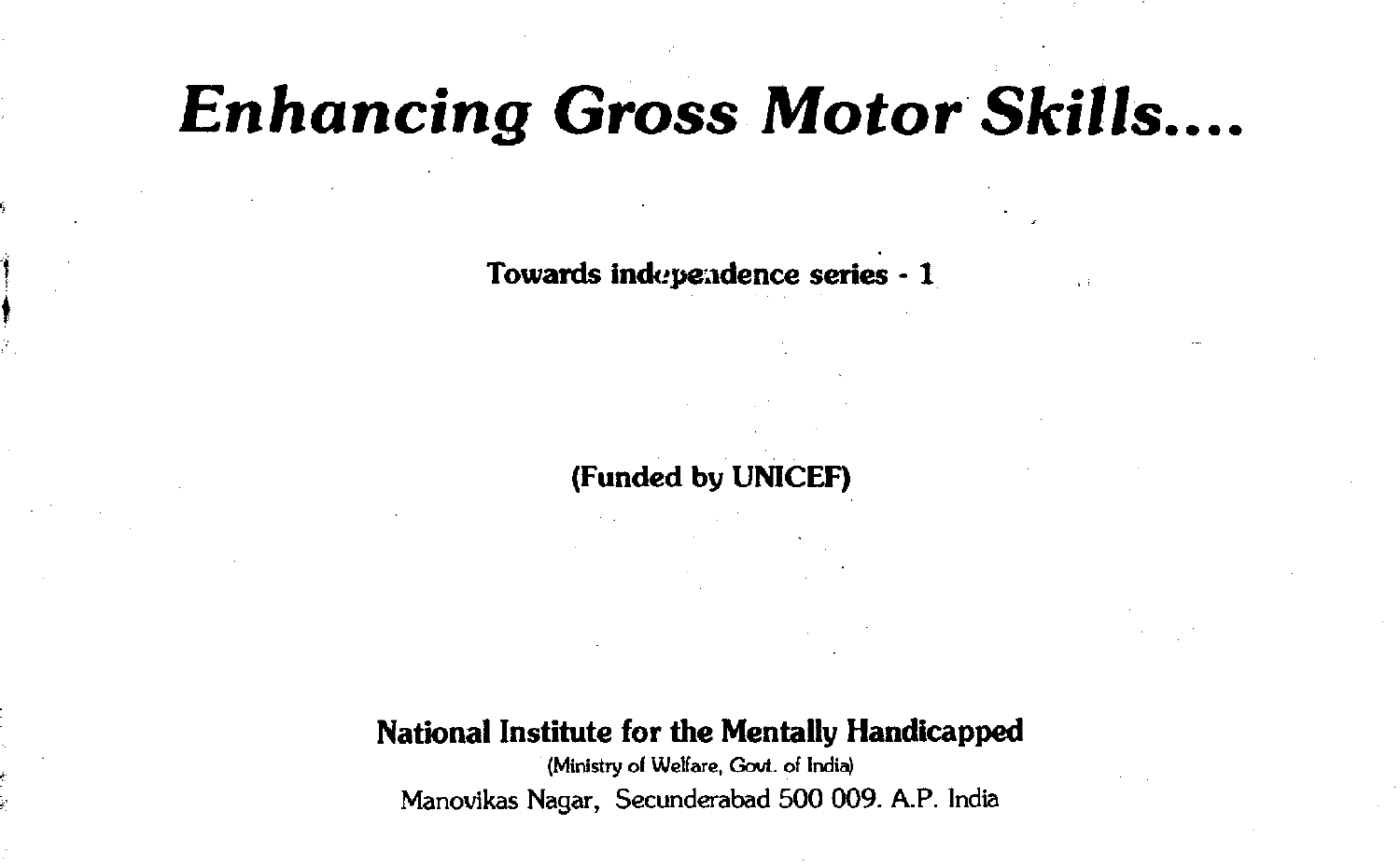Copyright  $\Phi$  National Institute for the Mentally Handicapped, 1990 All rights reserved. Reprint 1996

Reprint 2001

 $\ddotsc$ 

#### Other titles in the series:

**Fine Motor Skills** Feeding on their own Toilet Training Teaching Brushing Skills **Train Your Child to Bathe** We Can Dress Ourselves Teaching Grooming Skills Teaching Basic Social Skills

Artist : K. Nageswar Rao Printed at: Sree Ramana Process, Secunderabad Hello :7811750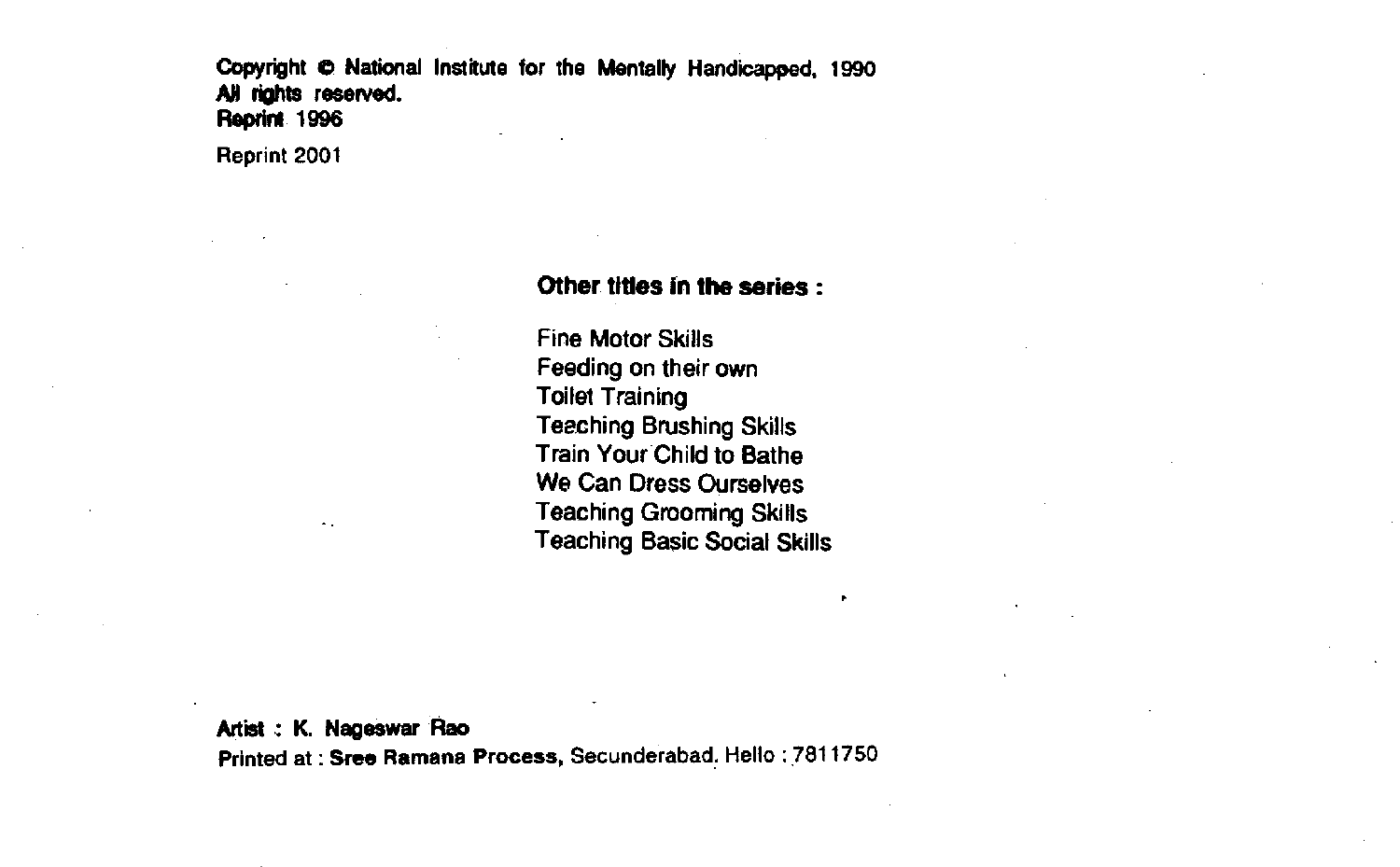Gross motor skills refer to the activities that require large muscle movements, like crawling, sItting, walkIng, running, clImbIng stairs, jumping and so on. Mentally retarded chIldren are often slow to develop gross motor skills due to delayed general development. We  $\mathbf{I}$ need to help them learn these skills, as almost all the activities of everyday life Involve gross motor skills.

NOTE : Before starting the training, seek medical help.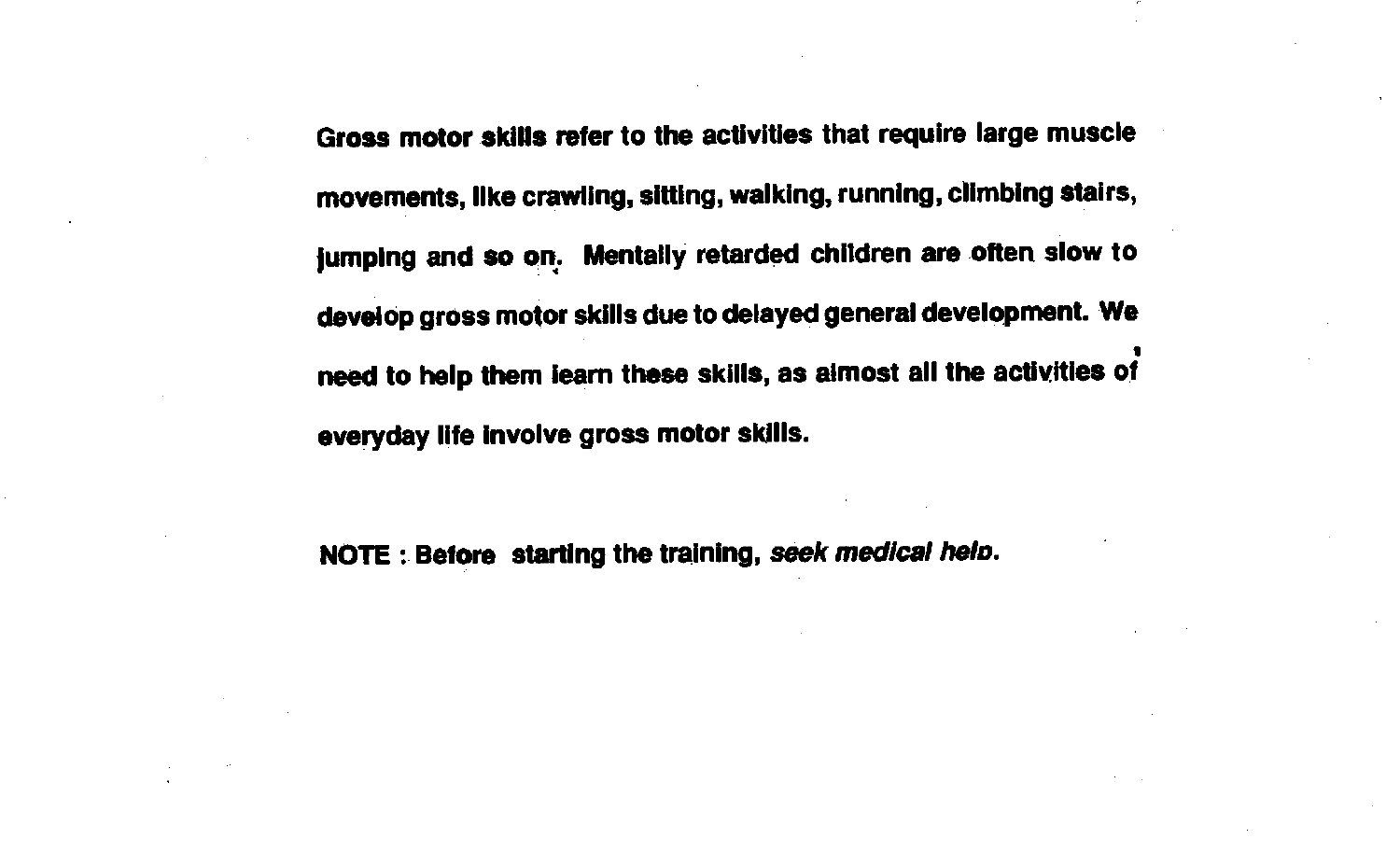Developmental sequence Eg. 1









Arm & hand control

Head & eye control **Arm & hand control Trunk (body) control** Leg control

### IMPORTANT

### DEVELOPMENT OF MOTOR SKILLS FOLLOWS A PATTERN.

Before you start teaching a particular skill, be certain that the child is ready to learn that skill. eg. A child who cannot hold his neck, cannot be expected to learn how to sit. Your priority, then, should be to give the child, activities that enhance neck holding.

Developmental sequence Eg. 2



Sits, when held in a sitting position



Sits, balancing with arms



Sits unsupported Pulls to a



sitting position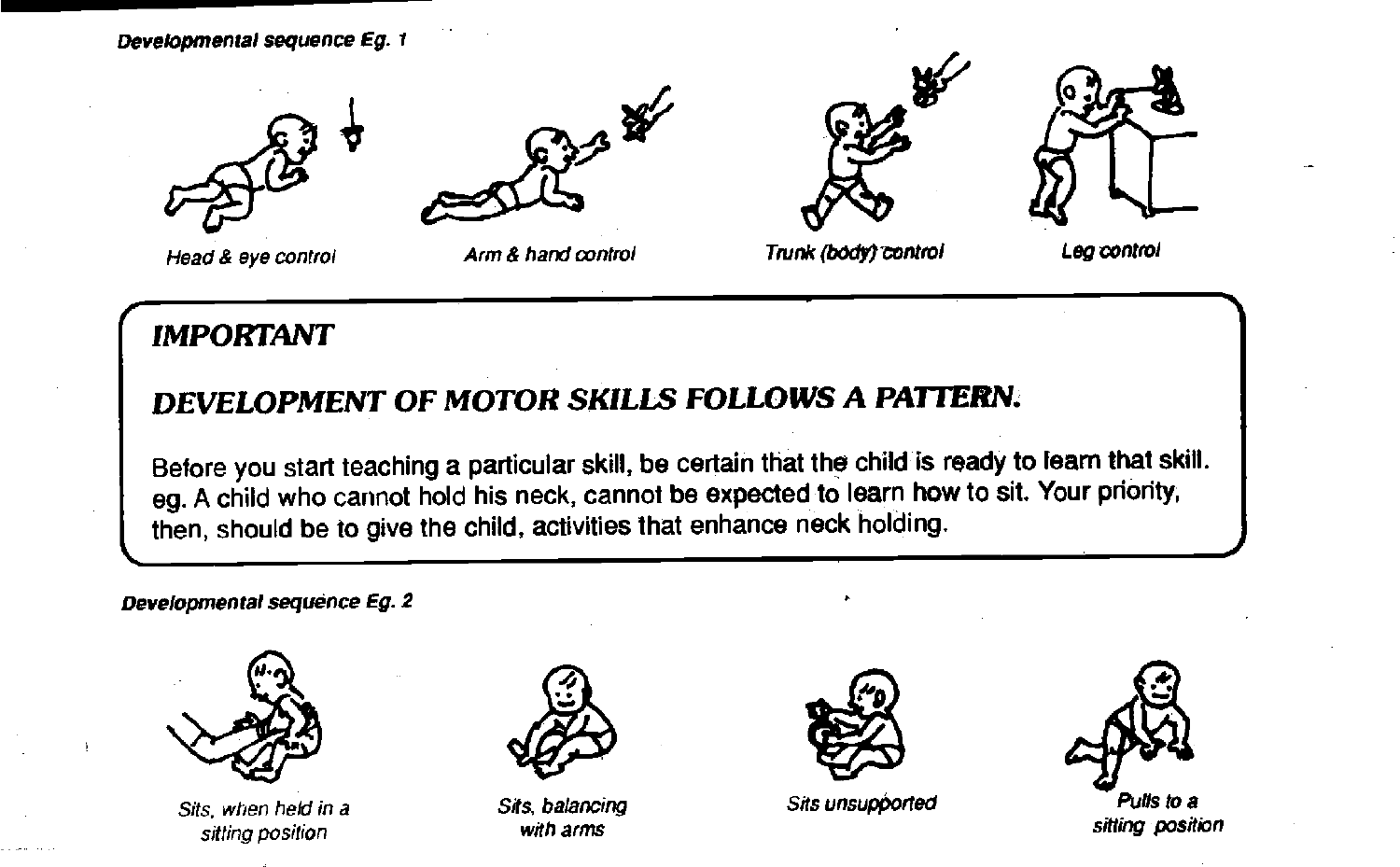#### Ideas to enhance gross motor skills.....

Major emphasis in this booklet is on skills that are basic for daily living.

## **HEAD AND NECK CONTROL**



Help the child to lie on his stomach, with his elbow resting on the floor. Facilitate lifting and turning of the head by moving the child's favourite object in front of him.

\* If the child has trouble lifting his head, when lying face down, lay him against your body, so that he is almost upright. Talk to the child, so that he tries to lift his head, to look at you.

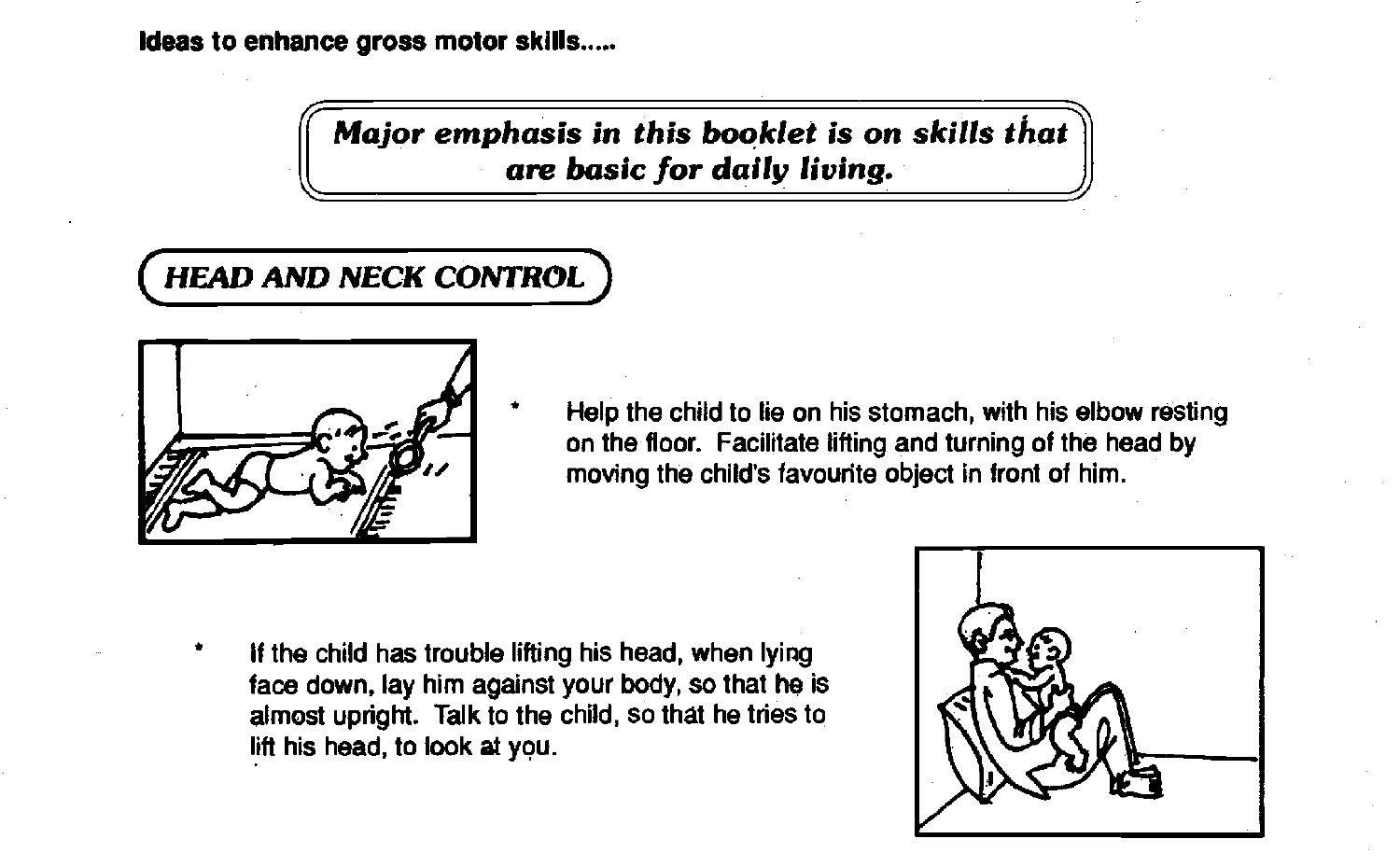As the child learns to lift his head to watch the objects, move the object slowly up and down in front of him. Once he is able to move his head up and down, move the object from right to left, so that he learns to move his head sideways.





Make the child lie on his stomach on a cylindrical pillow and allow him to watch colourful objects/ mobiles in front of him. By this, the child can hold his neck for a longer time, and watch things in his surroundings. Avoid this activity immediately after a feed.

CAUTION: Try this activity only when the child is able to lift his head and hold at least for a few seconds. Otherwise the child's neck may bend over the pillow.

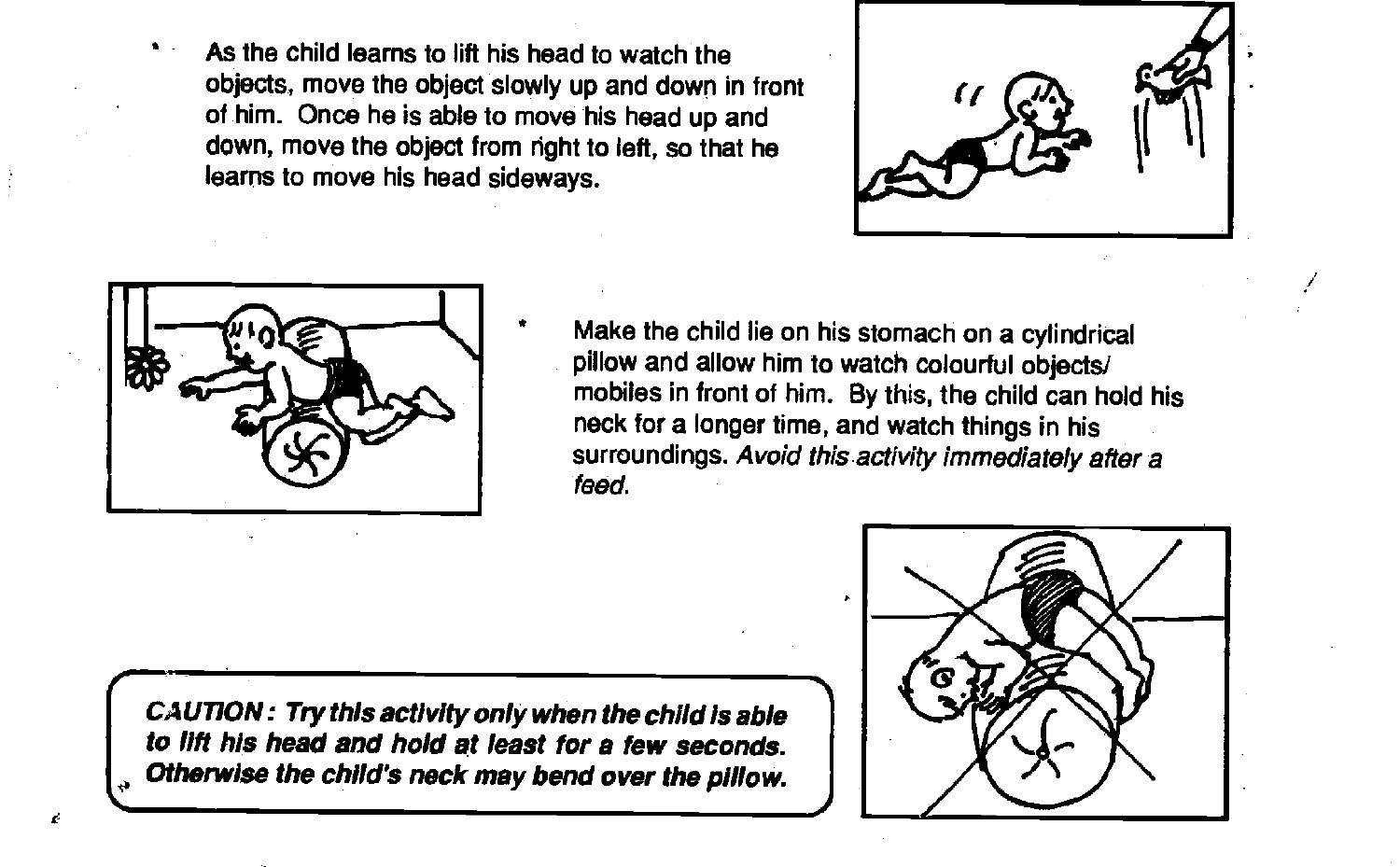## **ROLLING OVER**



Spread a blanket on the floor and place the child sideways on it. See that the leg touching the ground is straight. Help the child to roll over by holding the other leg, lifting it up and placing it on the ground. Have toys of her choice at the other end of the blanket, so that she tries to roll over to reach the toys. By observing, find out the preferred side for rolling over, and train to roll over by that side.

Continue practising in the above manner until the child can roll on her own.

IMPORTANT: Do not leave the child alone on cot when she has learnt to roll over. Prevent the child from falling down.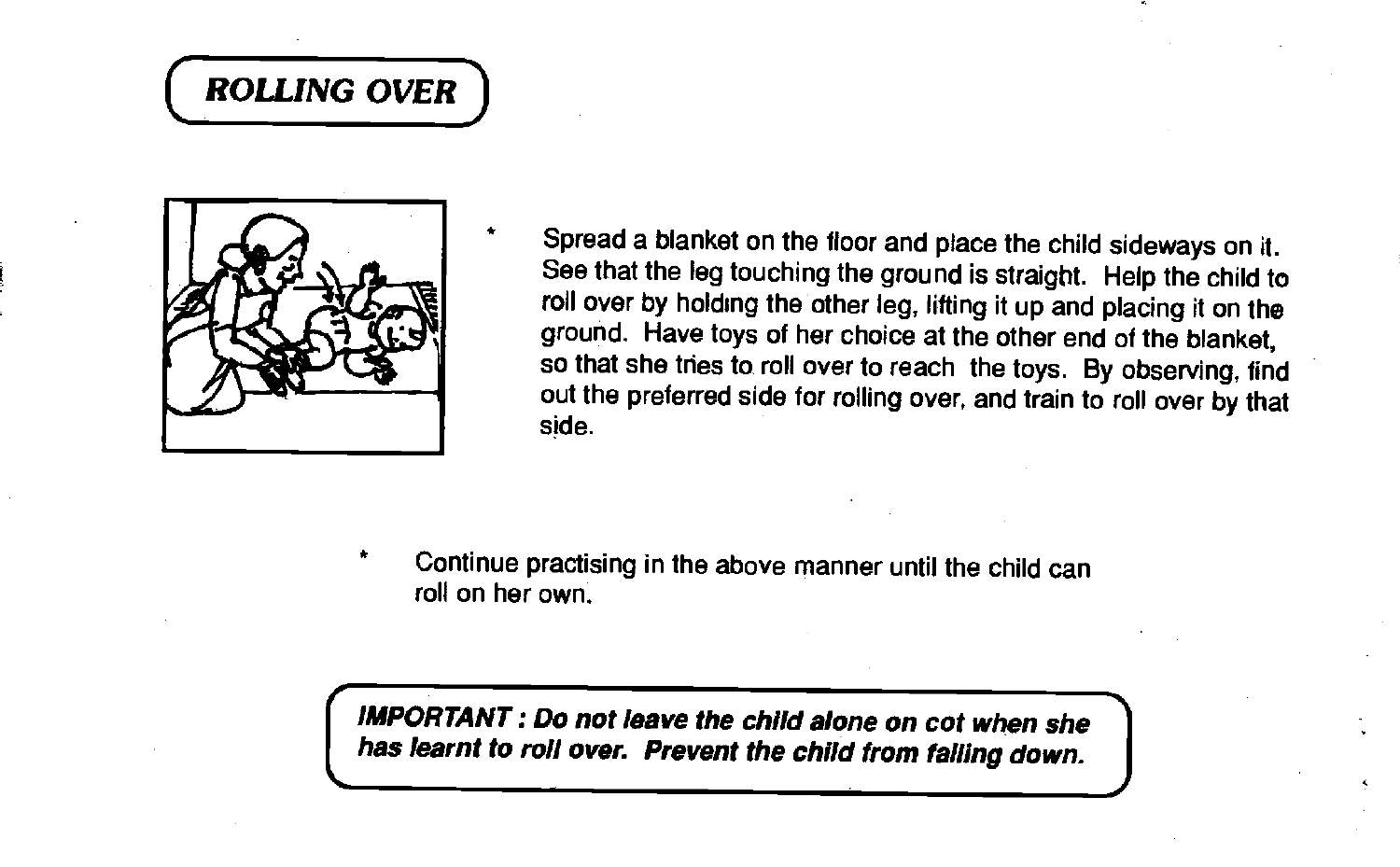## **SITTING**

Suppose the child is lying, facing you...... Holding her at the shoulders, pull her to a sitting position.





Shift the position of assisting the child, from shoulders to elbows, and from elbows to fingers. Talk pleasantly to the child all the while.

for a long time. Change her position often. CAUTION: Do not leave your child in any one position

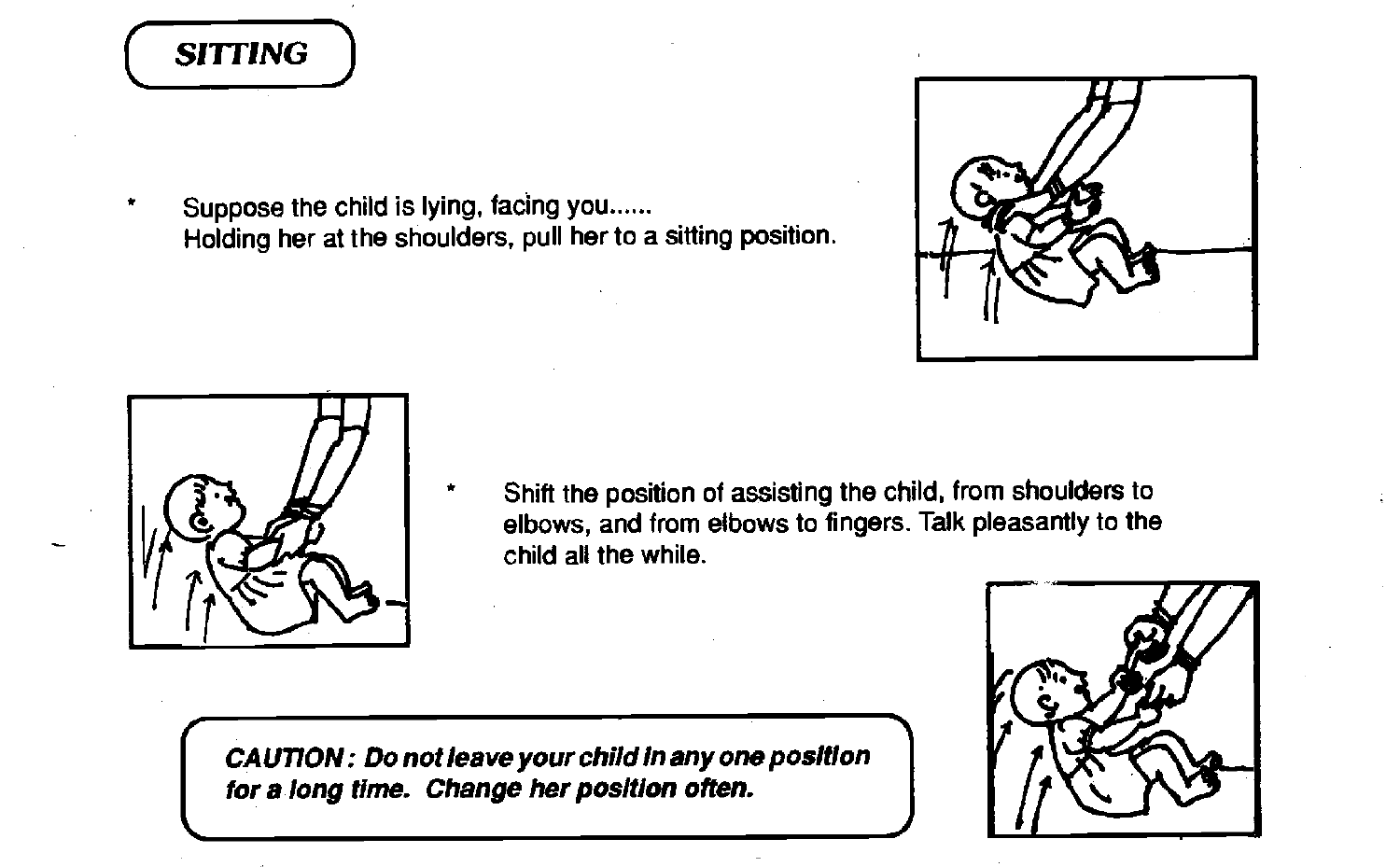



Place the child's favourite toy a little away from him. Run a towel under the child's chest and abdomen. Lift the ends of the towel, so that the child's trunk is raised. Make him crawl towards the toy.

Drawing his attention towards the toys, encourage him to crawl gradually without the use of the towel.

Give a slight forward push, so that the child is stimulated to crawl.

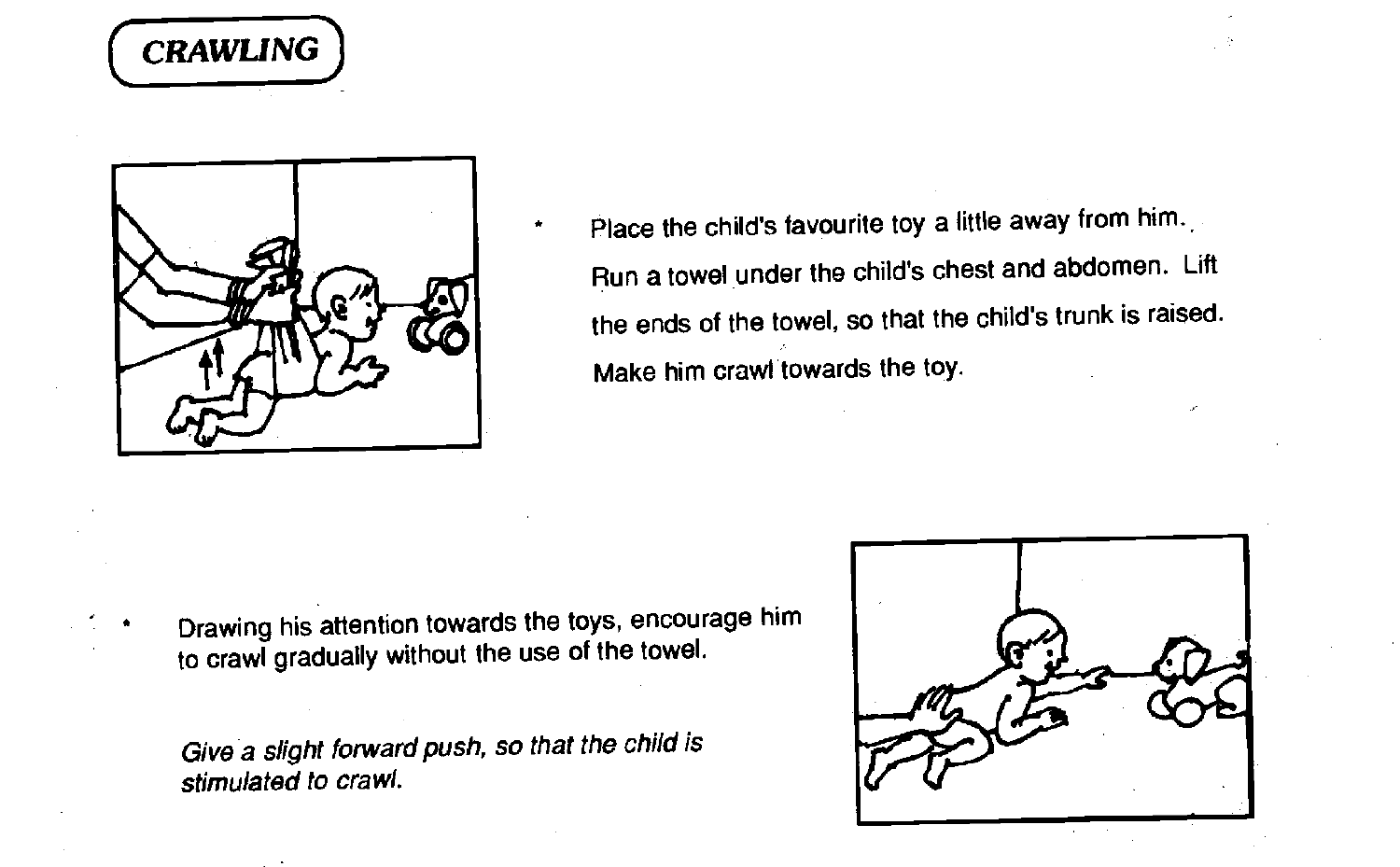Assist her to remain in the sitting position for few minutes, using the following ways. Practise it<br>several times each day.

- i) Support her by holding ii) her under the arms.
- Hold her in a sitting  $iii)$ position on your lap.
	- Sit on the floor with the child sitting between your outstretched legs.



- 
- iv) Prop her up using pillows.
	- Seat her in the corner of a  $vi)$ cardboard box, such as a T.V. carton. Tie the box from outside, so that it does not fall apart.
- RAM **RAM** 
	- Encourage her to clap and sing songs, while she is in the sitting position.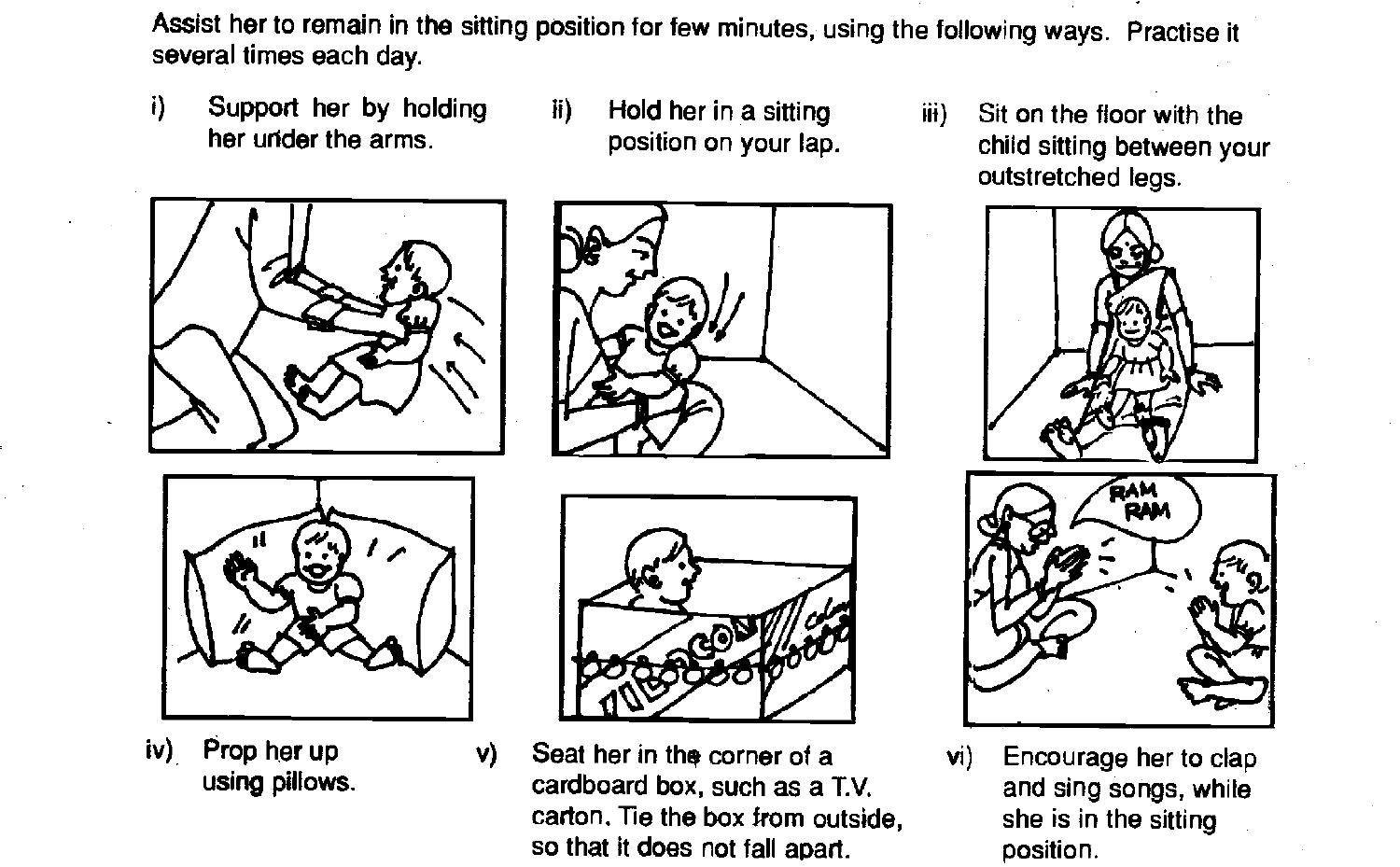## **STANDING**

Å

Help the child to pull herself to a standing position, by holding her at the shoulders. As in sitting, shift the position of holding the child from shoulders to elbows, and from elbows to fingers.

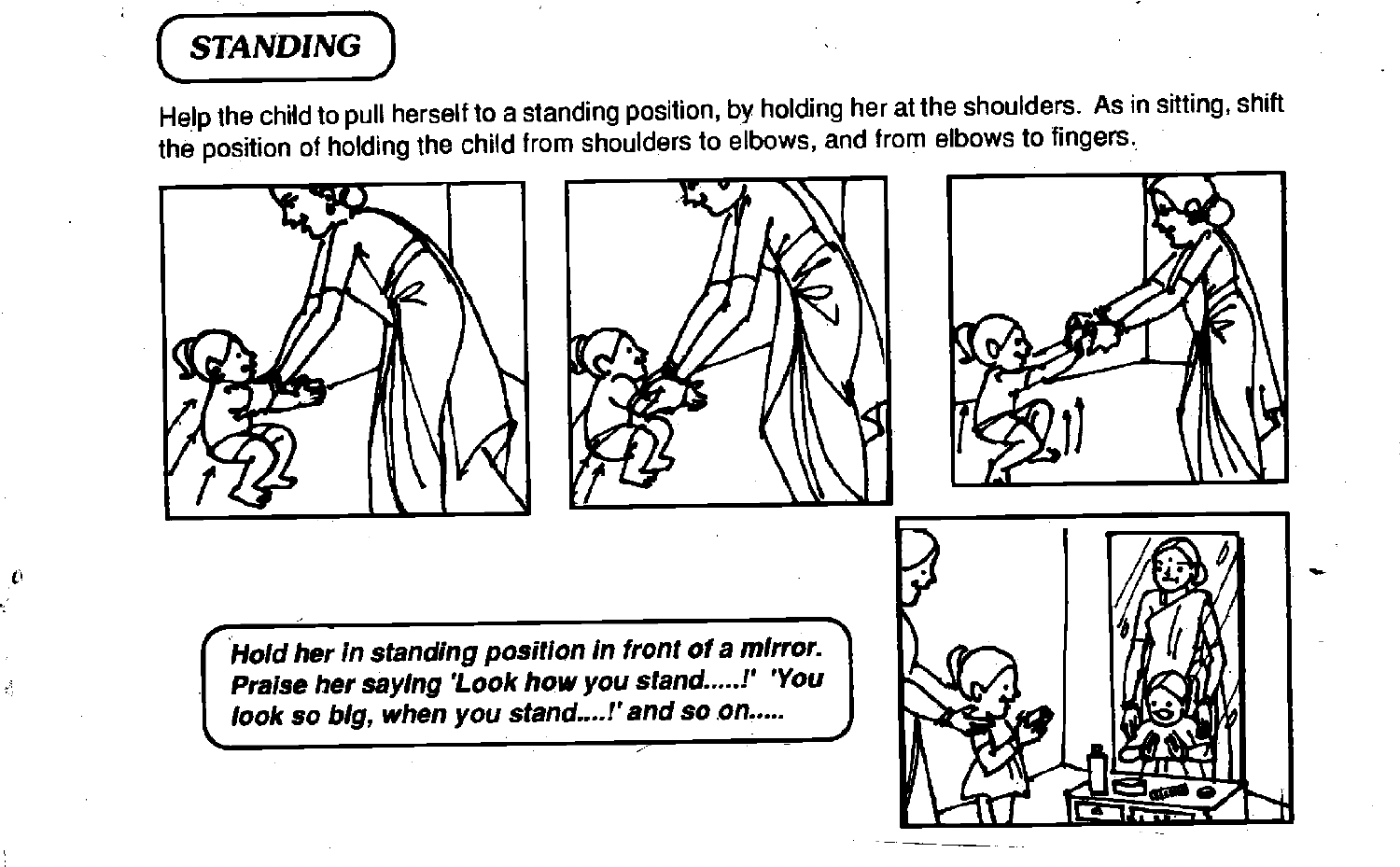

Train her initially to pull up to standing position from a low stool and later, from the floor.

Encourage her to stand against a wall.

Place her near a table or chair, so that she pulls herself to standing positon, with its support.

Keep an object of the child's interest, at a slightly higher level, so that she has to stand to reach it.



71



Participate with the child in the play activity "sit", "stand", so that the child learns to lower to sitting position from standing position, and vice versa.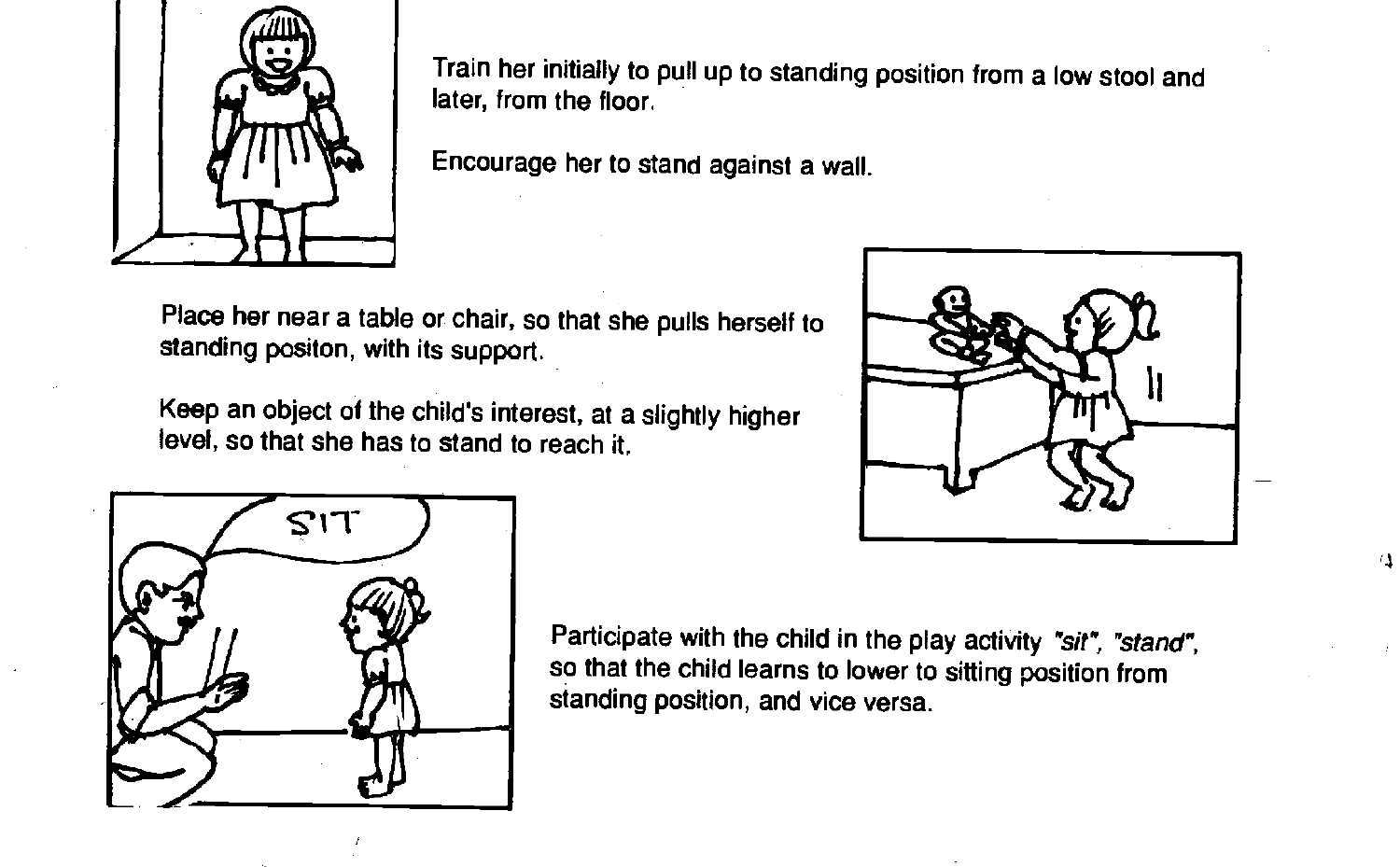



Λ

Walk, with the child standing on your feet, so that the child feels the movement.



Place your toes at the heels of the child. Push them alternately, so that he moves forward.

Stand a little away from the child, holding one of his favourite toys. Encourage him to take a few steps towards you.

APPRECIATE HIS ATTEMPTS.



CAUTION: If the child cannot balance, when sitting, do not work on walking yet. Help him to develop sitting balance first.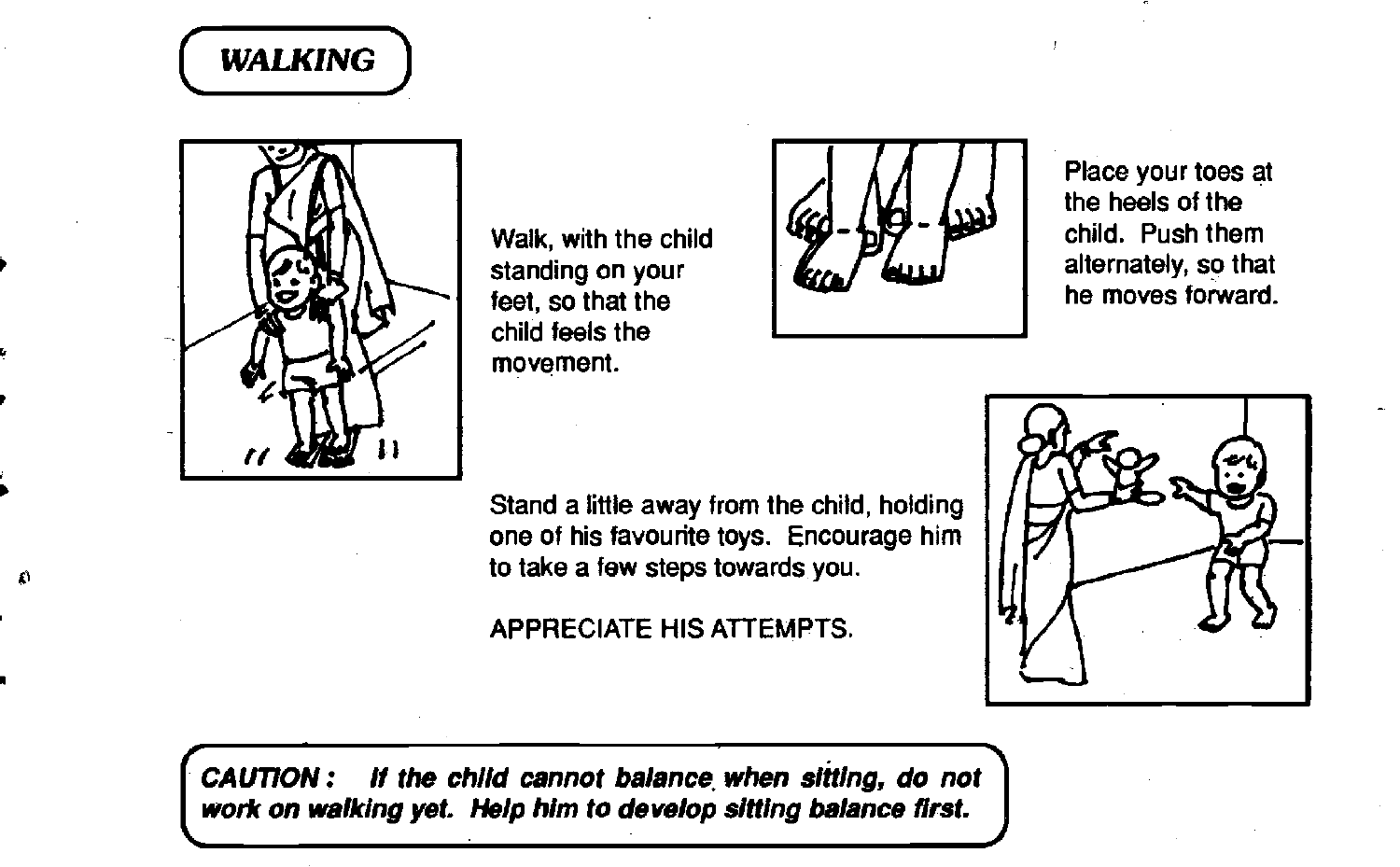When he is able to walk independently on plain surface, provide opportunities to walk over various surfaces, like......



and so on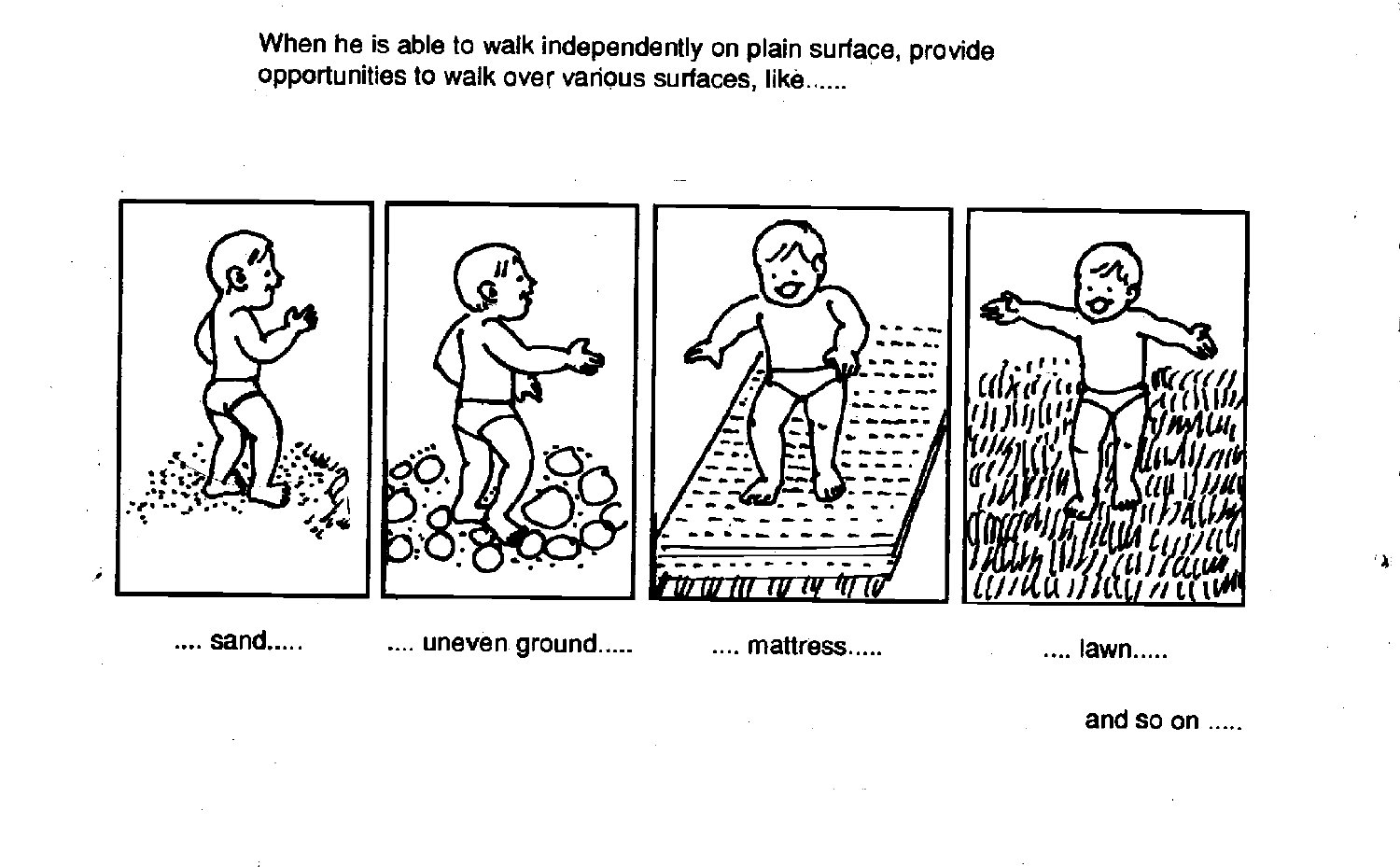(CUMBING STAIRS]

Ascending:



-6

As she gains competence, help her to climb with alternate feet.

Motivate the child to climb, by keeping her favourite toy on a higher step.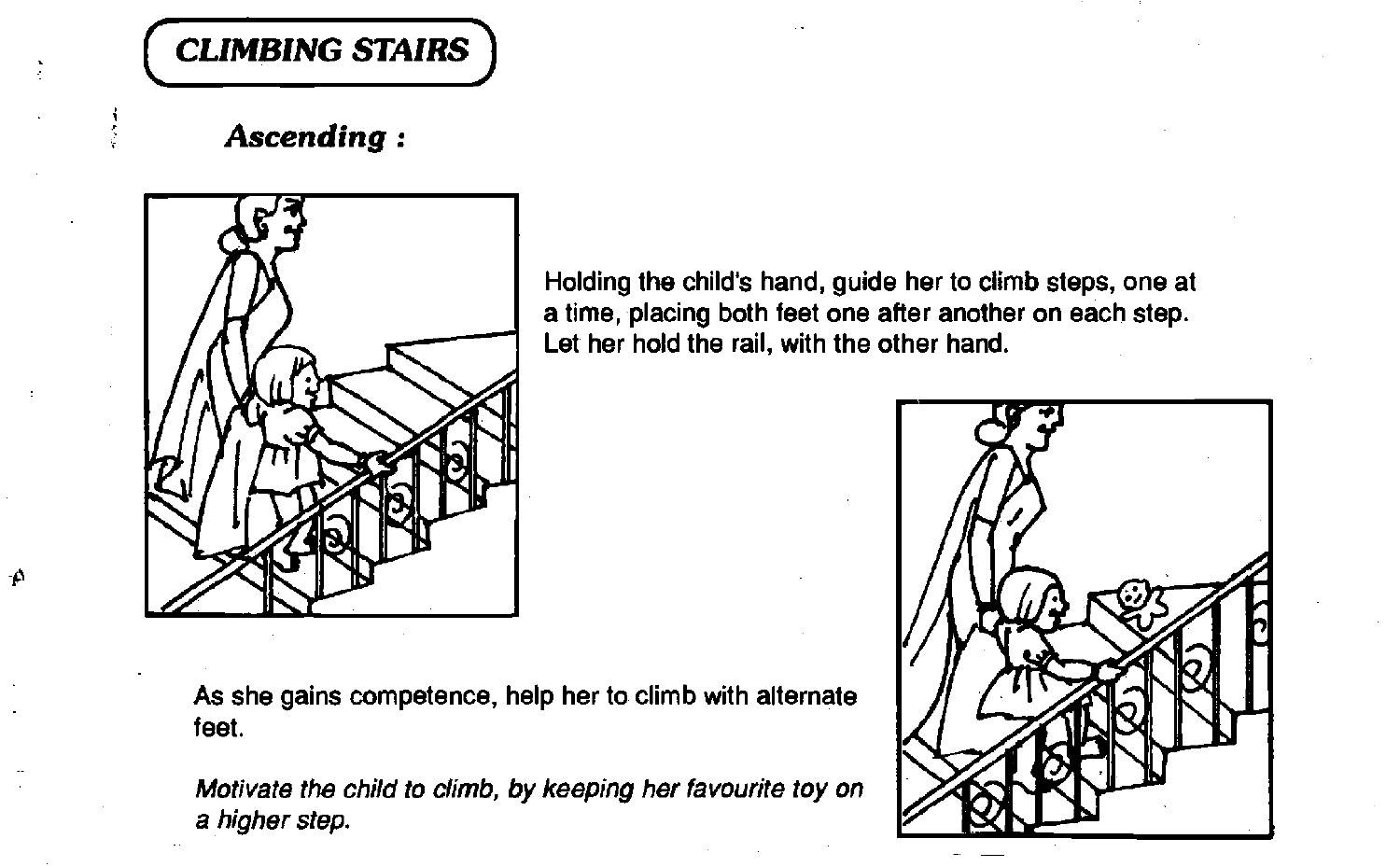### Descending:



As in climbing up, let her climb down with both feet  $\| \ \#$ on each step initially. Then, train her with alternate  $\|f\|$ feet.

Stand next to the child in case she has the fear of falling down.

Stand one step below the child and call her to you. Assist her by holding her arm lightly, if necessary.



:4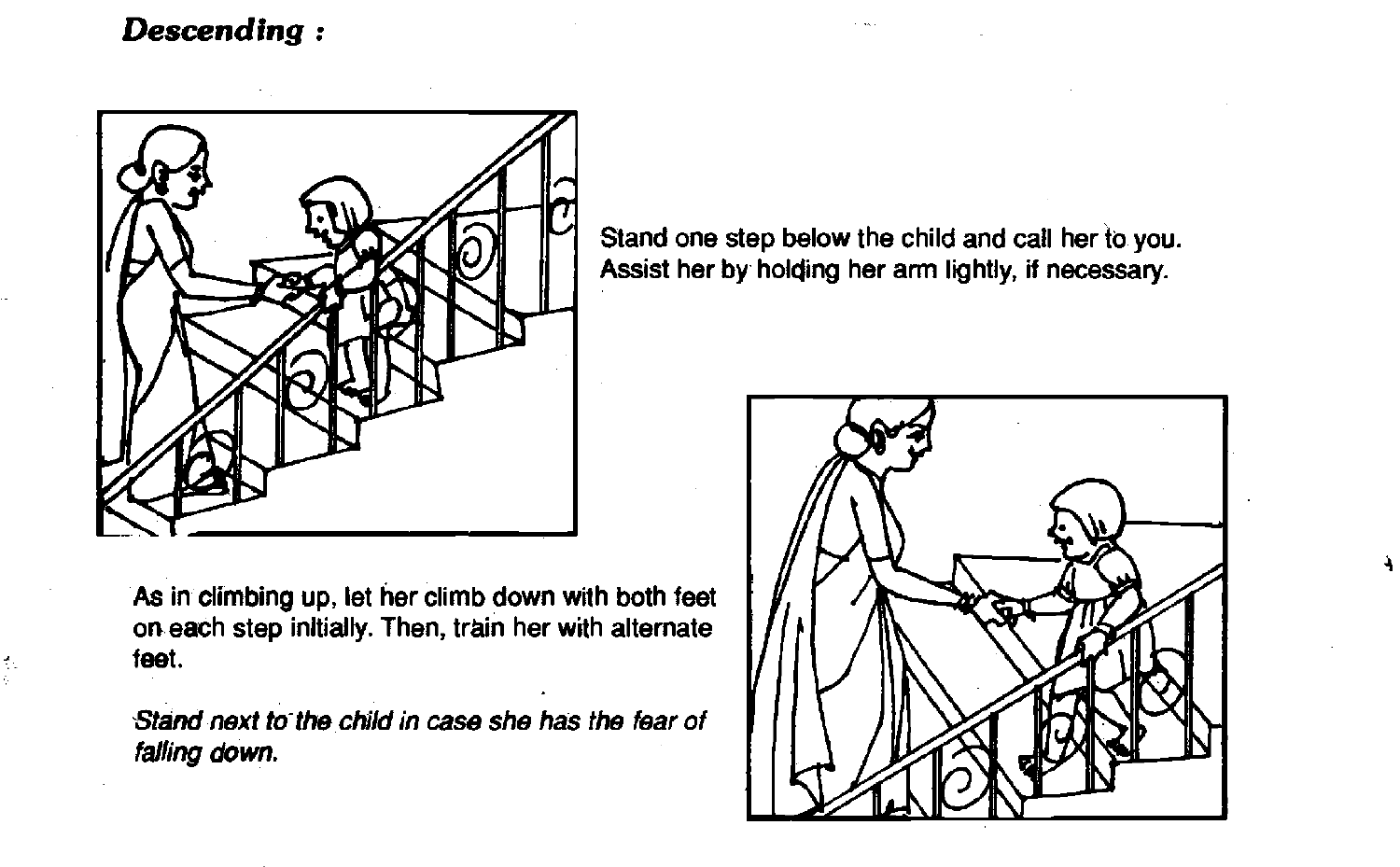Gradually, provide opportunities for running, jumping, marching, hopping, skipping, and dancing. Encourage the children through organized games, action songs and competitions.

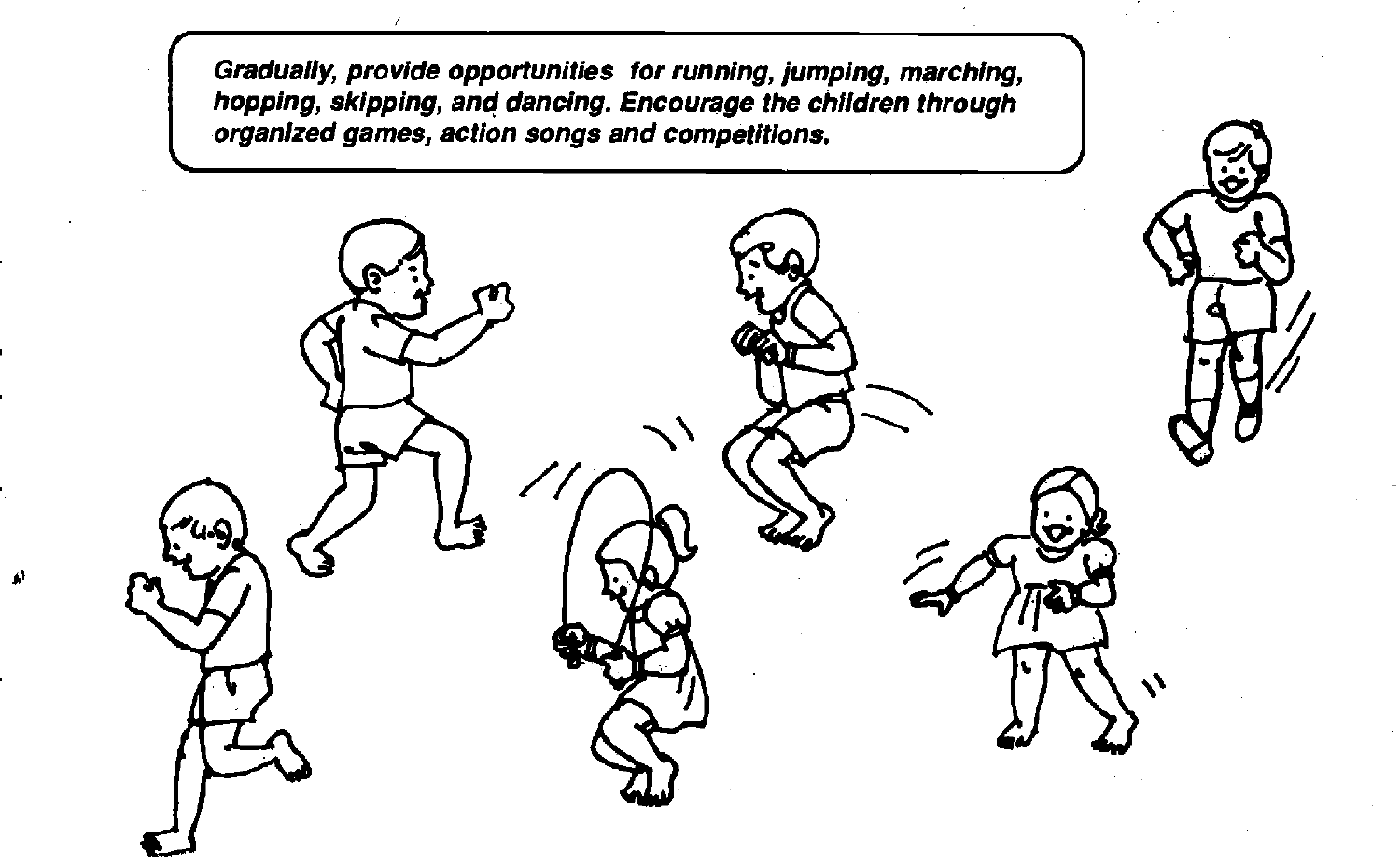### POINTS AT A GLANCE

#### **Make the activities pleasurable!**

If the child likes doing an activity, he/she will learn it faster.

#### Stimulate the child !

Give him opportunities to see, reach, and explore things in his surroundings.

#### Practice is important !

After the child has learnt doing an activity, he/she needs to continue doing it.

#### Variety is the spice of life !

Activities should not be so repetitive, that they become monotonous.

#### Be realistic!

Do not expect too much at once.

#### Be expressive !

Let the child know that you are pleased with his/her effort.

REMEMBER : It Is not how long you train, but HOW WELL you train.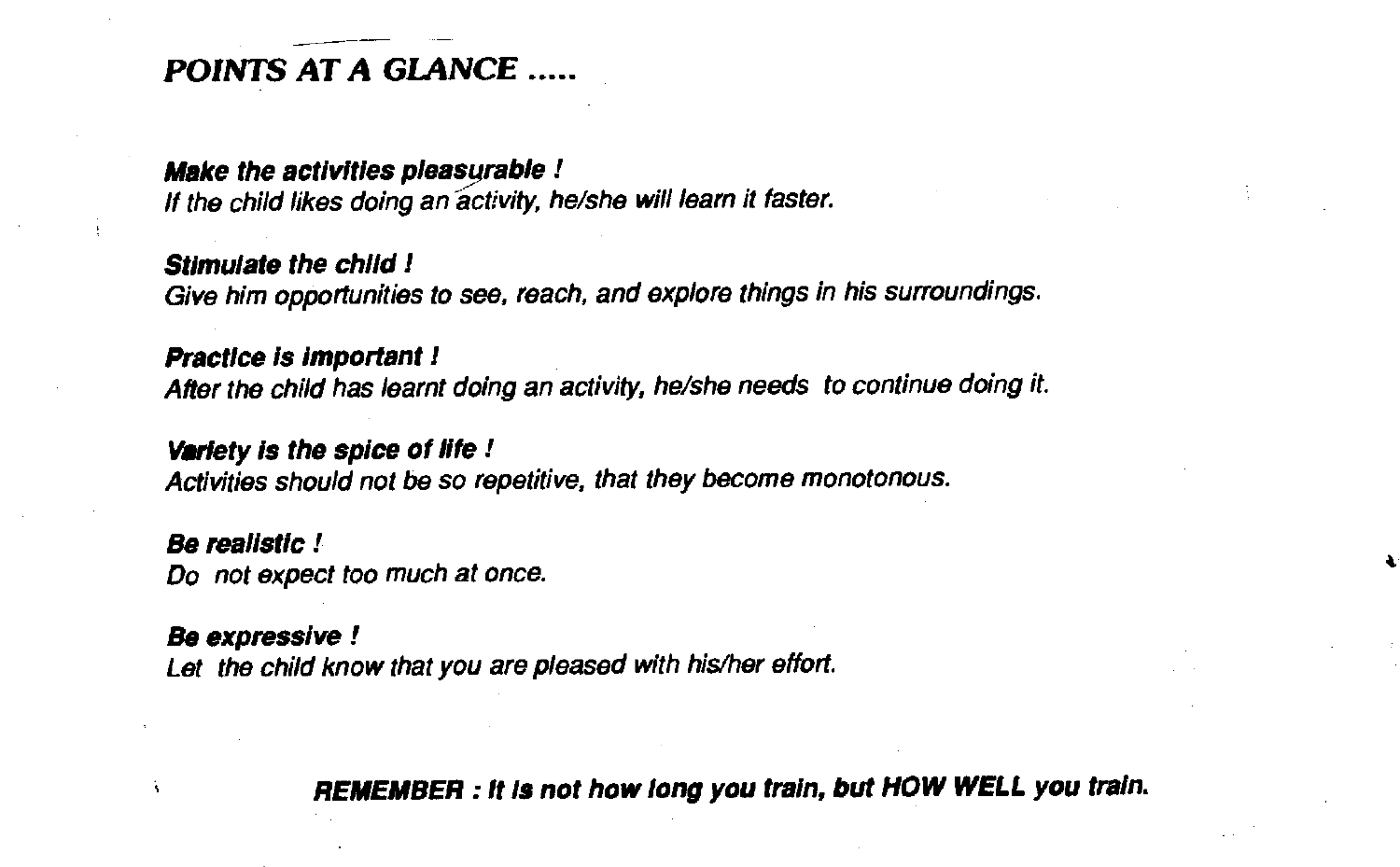#### "Wealth from waste...."